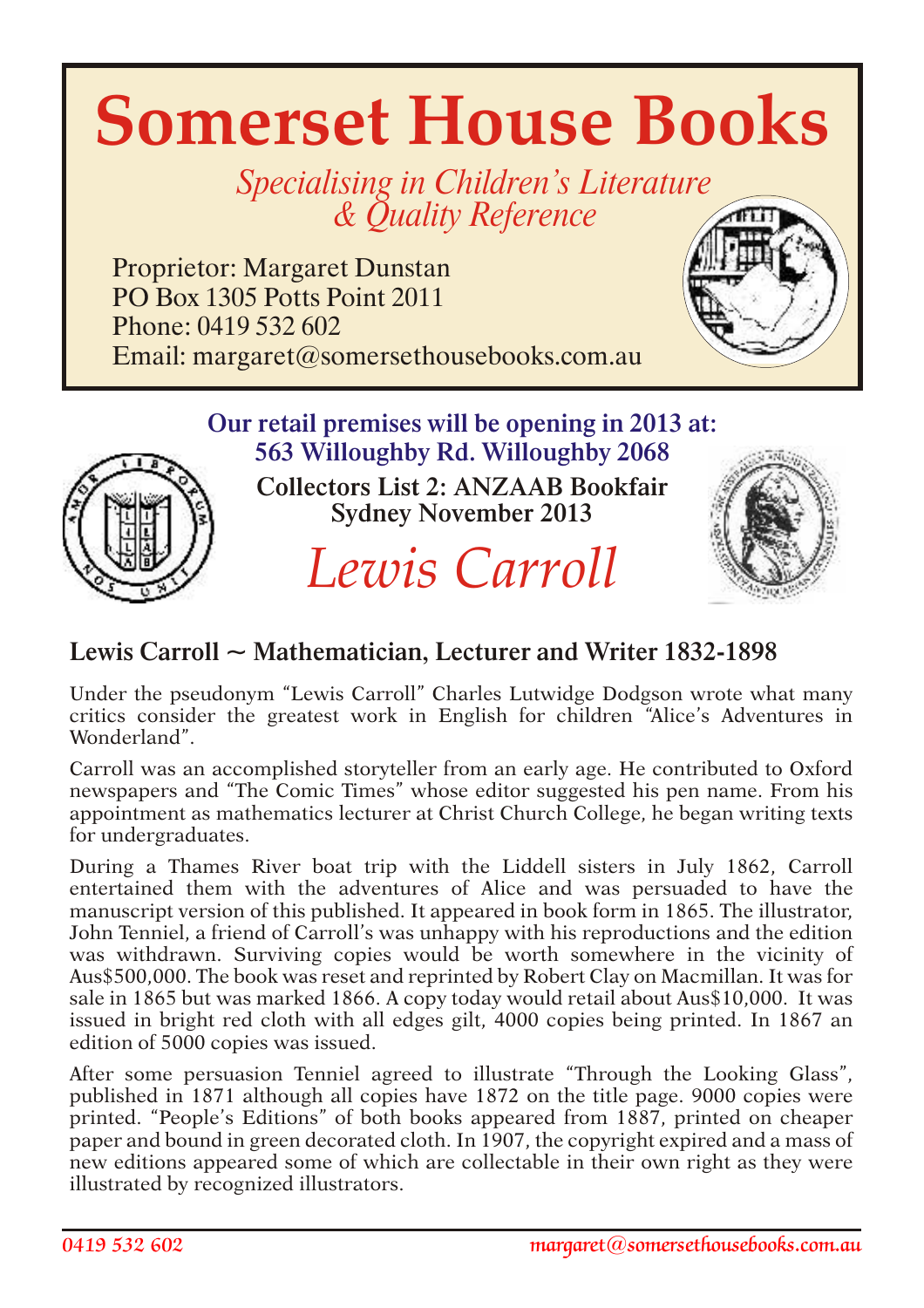

## 2. Amadio, Nadine.

## The New Adventures of Alice in Rainforest Land.

#### Illus by Charles Blackman.

Watermark Press. Sydney. 1988 (Ist Edition) 8vo, 62pp. In protected d/w, ex cond. *Continues the adventures of Alice in Aust, charmingly illus.*

 $$25$ 

## 3. Bjork, Christina.

#### The Story of Alice in Her Oxford Wonderland.

#### Illustrated by Inga-Karin Eriksson.

R & S Books. London. 1994 (Ist UK Edition) 4to, 91pp. In protected d/w, ex cond. *Based on fact this is the story of Alice Liddell's relationship with Charles Dodgson, superb drawings, photos, useful bibliography.* **\$40** 

# 4. Carroll, Lewis.

# Alice in Wonderland.

#### Illustrated by A L Bowley.

Raphael Tuck & Sons. London. ND (Inscribed 1930) 8vo, 222pp. In or cl, front pict label, gilt lettering on spine, vg cond. *Col frontis plate, 5 other col plates, b/w line illustrations.* \$65

## 1. Adair, Gilbert. Alice Through the Needle's Eye. Illustrated by Jenny Thorne.

Macmillan. London. 1984 (Ist Edition) 8vo. In protected d/w, ex cond. *A third adventure for Lewis Carroll's "Alice"* \$40





*0419 532 602 margaret@somersethousebooks.com.au*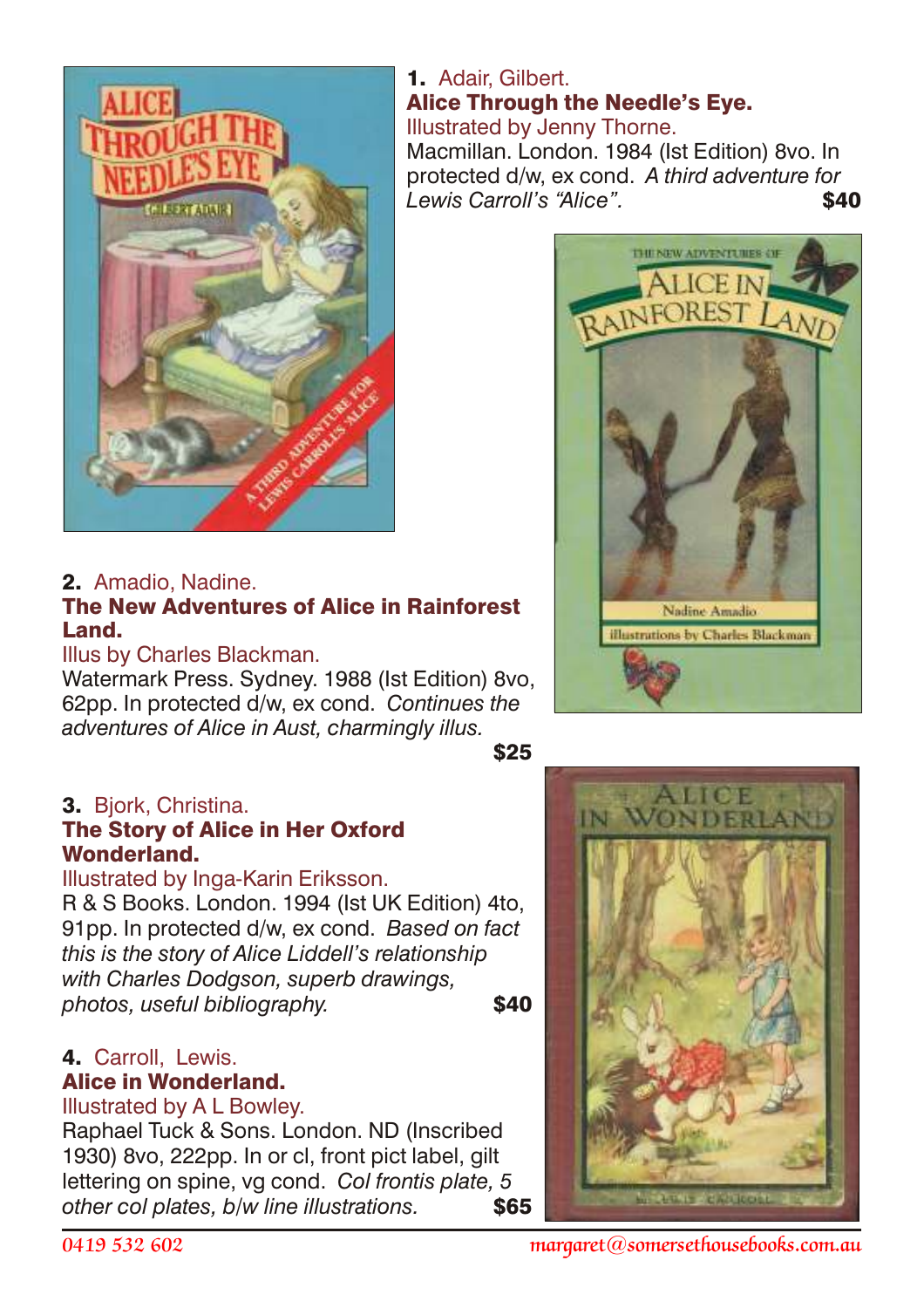#### 5. Carroll, Lewis. Alice in Wonderland.

# Illustrated by Art Studium.

Hodder & Stoughton. London. 1978. 4to. In lam bds, vg cond. *Comic strip format with full col illus. An unusual item for Alice in Wonderland collectors.* \$35

#### 6. Carroll, Lewis.

#### Alice Through the Looking Glass.

Hampster Books. London. N.D.(c1960) 4to. Pict bds, cloth spine (now protected) repair to one page o/w text in vg cond. *Cover illus by Nan Fullarton, "Early Reader Series 7".* \$25

#### 7. Carroll, Lewis.

#### Alice's Adventures in Wonderland.

#### Illustrated by Arthur Rackham.

Chancellor Press. London. 1985 (Reprint) 8vo. In neat d/w (protected), text in ex cond. *Col frontis and 12 col plates.*  $\bullet$  **\$30** 

## 8. Carroll, Lewis.

# Alice's Adventures in Wonderland.

Illustrated by Arthur Rackham.

Heinemann. London. 1930 (Reprint) 8vo. In slightly chipped d/w (protected) which has price cut from spine; text in vg cond. *Col frontis and 12 col plates.* \$165





#### 9. Carroll, Lewis. Alice's Adventures in Wonderland. Illustrated by John Tenniel.

Macmillan. London. 1922 (Reprint) 8vo. In blue cloth, spine discoloured, pictorial cover, pages browning, good cond overall. *B/w line* drawings. **\$45**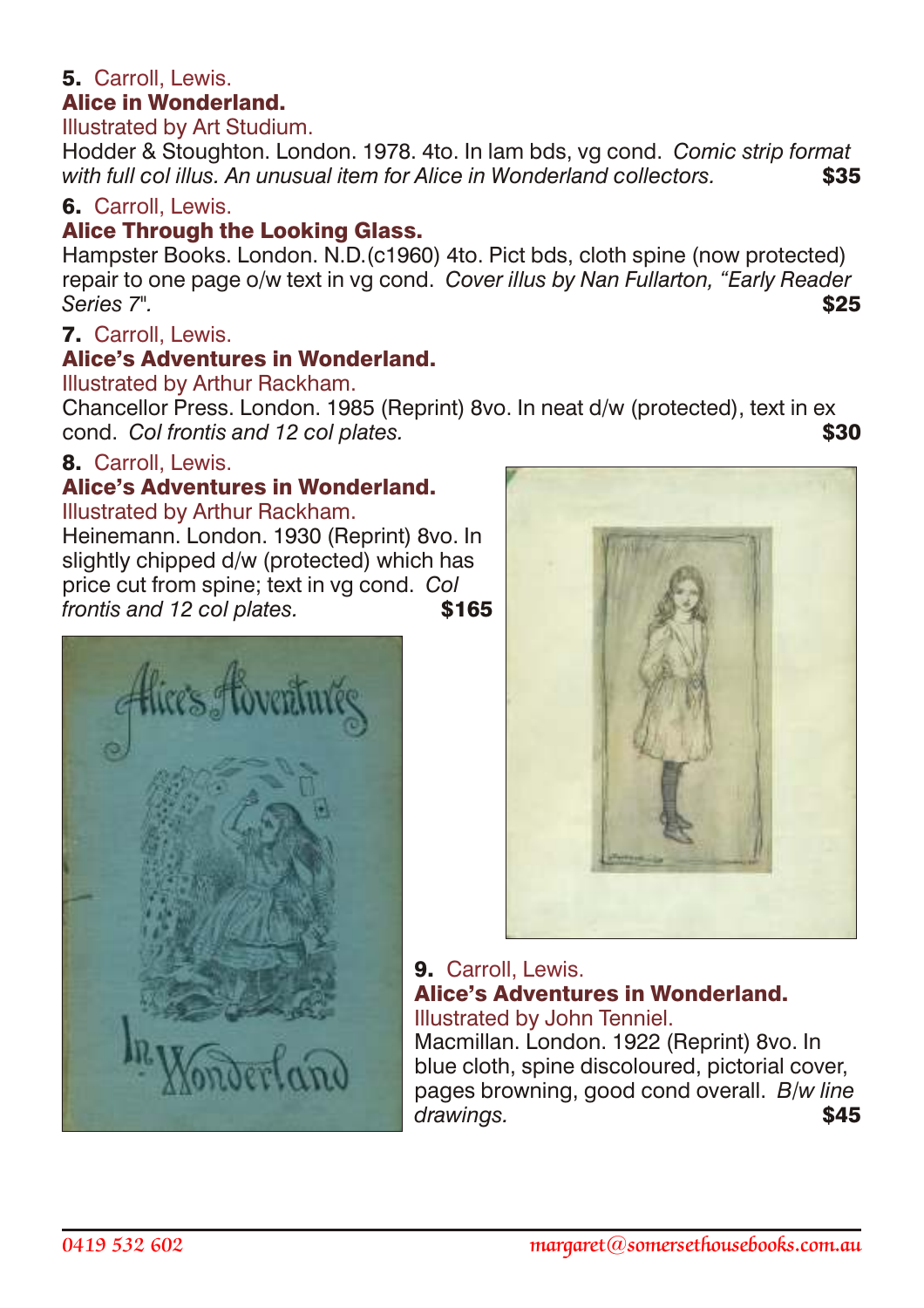## 10. Carroll, Lewis.

#### Alice's Adventures in Wonderland and Through the Looking Glass. Illustrated by Harry Rountree.

Collins Clear Type Press. London. ND (Inscribed 1935) Cr8vo. Green leatherette cover, previous owner's details on half title o/w text in vg cond. *Col frontis plate* and b/w line drawings.

## 11. Carroll, Lewis.

# Alice's Adventures in Wonderland and Through the Looking Glass.

#### Illustrated by A.H. Watson.

Collins. London. 1949. 8vo. In or cl, some faint biro marks, text in vg cond. *Col frontis plate, 7 other col plates and b/w line drawings.*  $$35$ 

## 12. Carroll, Lewis.

#### Alice's Adventures in Wonderland and Through The Looking Glass and What Alice Found There (2 Vols)

#### Illustrated by John Tenniel.

Macmillan. London. 1988 (Ist Edition Thus) 32mo. Both vols in protected d/ws in slipcase; text in ex cond. *B/w line drawings.*  $$65$ 

#### 13. Carroll, Lewis.

## Alice's Adventures in Wonderland and Through The Looking Glass and What Alice Found There (2 Vols)

Illustrated by John Tenniel.

Macmillan. London. 1980 (New Children's Edition) 32mo. Both vols in slipcase; ex cond. *B/w line drawings.*  $\bullet$  **\$45** 

## 14. Carroll, Lewis.

## Alice's Adventures in Wonderland and Through the Looking-glass.

#### Illustrated by David Walsh and John Cooper.

Ward Lock. London. ND (c1962) 8vo. In neat price-clipped, protected d/w, text in vg cond. *Col plates, b/w text illus.*

<u>\$85 million and the second second second second second second second second second second second second second</u>

# 15. Carroll, Lewis.

#### Alice's Adventures Under Ground. Illustrated by the author.

Windward. Leicester. 1980. Cr8vo. In protected d/w, ex cond. *This was first written out by hand as a present from Charles Dodgson for Alice Liddell. Not wanting public recognition Carroll published this under a pseudonym with the title "Alice's Adventures in Wonderland". Includes illustrations by Carroll.* \$35

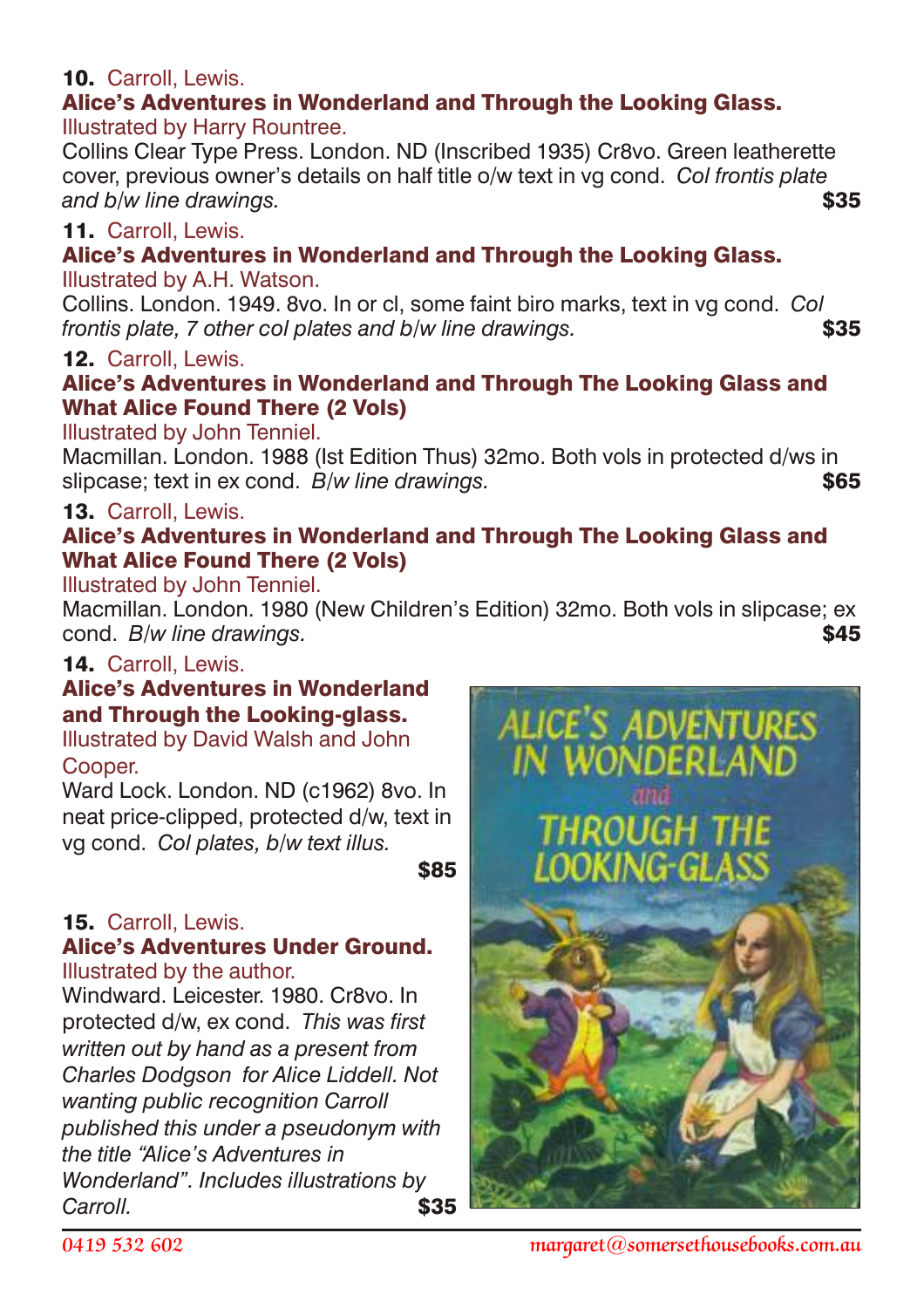# 16. Carroll, Lewis. Die Jagd nach dem Schnark.

Illustrated by Henry Holiday.

Insel. Franfurt. 1968. Cr8vo. Hardcover, boards, ex cond. *German edition , with English translation, of this lesser known Carroll title.* $\bullet$  **\$30** 

## 17. Carroll, Lewis.

# The Nursery Alice.

Dover Pub. NY. 1966. 8vo. Limp cover, ex cond. *A republication of the work as published by Macmillan in 1890. A new introduction has been prepared for this edition by Martin Gardner.*  $\bullet$  **\$18** 



# 18. Carroll, Lewis. The Nursery Alice.

Illustrated by Tenniel. Macmillan. London. 1980 (Reprint) 4to. Hardcover, d/w protected by mylar, inscription on ffep o/w text in ex cond. *Prepared by the author for very young children and first pub in 1890. 20 enlarged and col versions of Tenniel's original illus, cover designed by E Gertrude Thompson.*

 $$35$ 

# 19. Carroll, Lewis.

The Rectory Umbrella and Mischmasch. Dover Pub. NY. 1971. 8vo. Limp cover, ex cond. *Two early examples of Carroll's work illustrated by over 70 drawings.* \$20



# 20. Carroll, Lewis. Sylvie and Bruno.

Illustrated by Harry Furniss.

Xerox University Microfilms. 1967. 8vo. Hard cover with pictorial onlay, ex cond. *The last of Carroll's books with forty-six illustrations.* **\$30** 

#### 21. Carroll, Lewis.

## Through the Looking Glass.

Illustrated by John Tenniel.

Penguin Books. London. 1948 (Ist Puffin Edition) Paperback; vg cond. *B/w line drawings.* \$25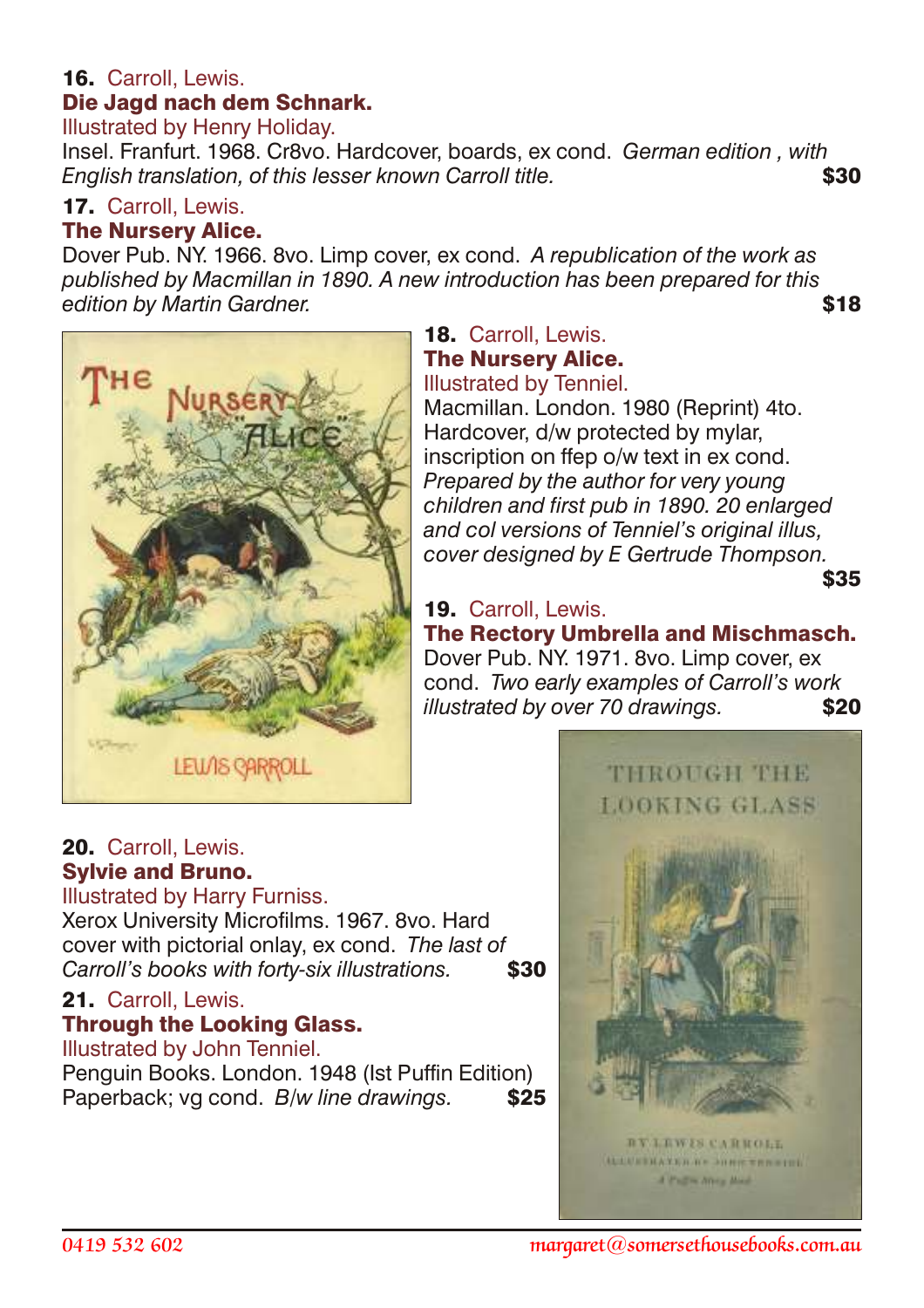

23. Carroll, Lewis and Harper, Don. Songs From Alice.

Illustrated by Charles Folkard. Edward Arnold.. Melbourne. 1978. Sm 4to, 48pp. Pictorial lam cover, vg cond. *Carroll's nonsense rhymes set to music by Don Harper. The illustrations, originally pub in 1921 were rediscovered when the publisher cleared the cellars where they had laid undisturbed for fifty years.* 

#### 24. [Carroll, Lewis] Carruth, Jane (Ed) Little Treasury of Alice in Wonderland. Illustrated by Rene Cloke.

Award Pub. London. 1990 (Ist Edition) 32mo. Boxed set of six board books, vg cond. *Each book fully illus in col deals with an episode from this classic story..*

\$35

#### 22. Carroll, Lewis. Useful and Instructive Poetry.

Geoffrey Bles. London. 1954 (Ist Edition) Cr8vo, 45pp. Hardcover, paper covered boards, lettering in blue and red, a few marks on eps o/w text in vg cond. Note the orginal glassine dustwrapper is missing. *Lewis Carroll's first book, written for his younger brother and sister, eleven years before he adopted his pen name. Seven of Carroll's own illustrations have been reproduced.* \$30

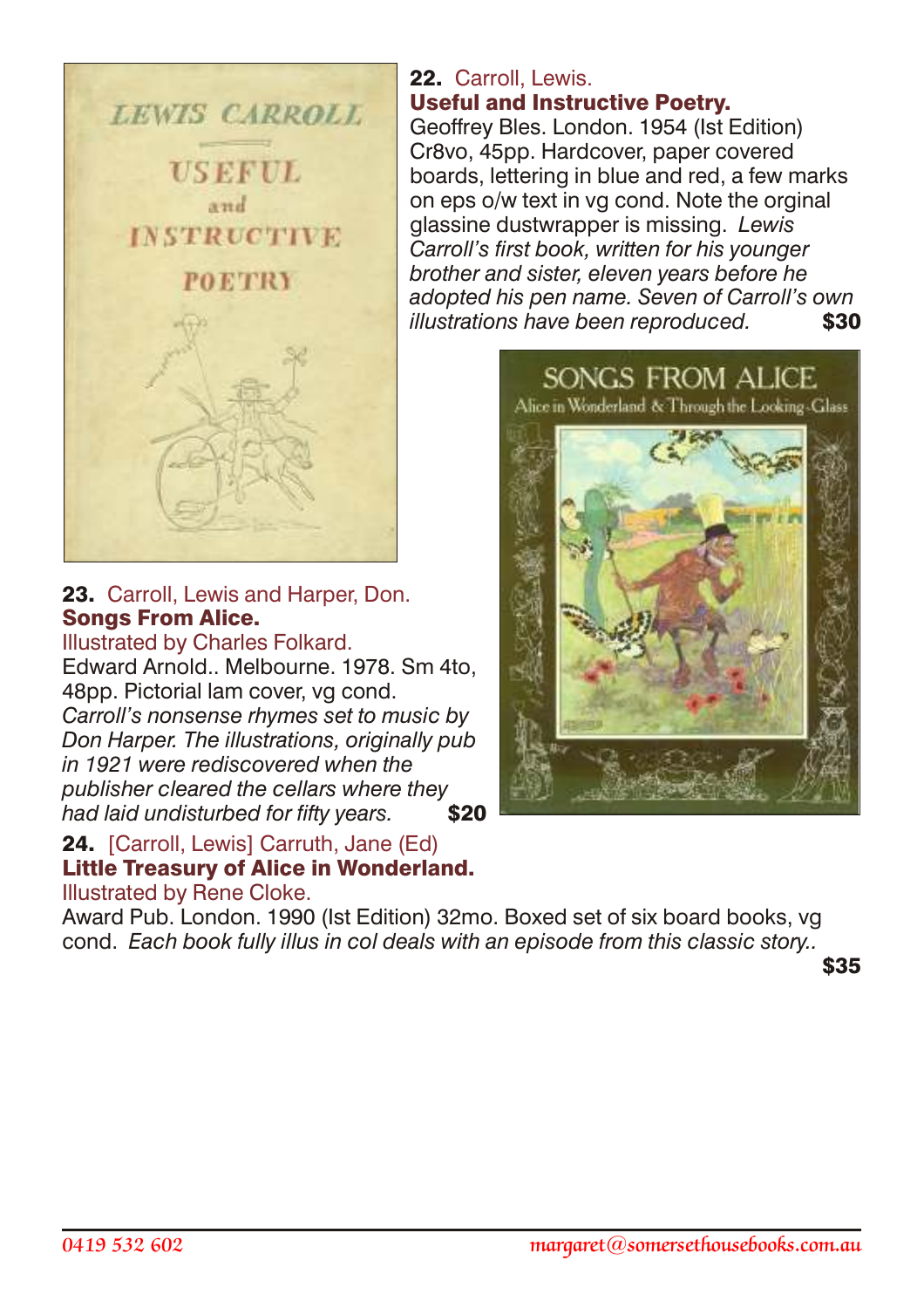

#### 26. La Prade, Ernest. Alice in Orchestra Land.

The Bodley Head. London. (Reprint c1951) Cr8vo, 170pp. In foxed d/w, now neatly protected, flecking throughout and title page and half title missing o/w text in vg cond.

#### 25. Carruth, Jane (Editor) Lewis Carroll's Alice in Wonderland. Illustrated by Rene Cloke.

Award Pub. London. 1990. 4to. In pict, lam bds, hardcover, protected d/w, text in ex cond. *Delightful full col illus.* \$22



*Explains the workings of the orchestra for children, foreword by Sir Malcohm* **Sargent.** \$15



#### 27. Pudney, John. Lewis Carroll and His World.

Thames and Hudson. London. 1978 (Ist Edition) Sm 4to, 120pp. In protected d/w, top edge faded; text in ex cond. An illustrated biography. **\$25** 

28. Wilson, Robin.

#### Lewis Carroll in Numberland. His Fantastical Mathematical Logical Life.

Allen Lane. London. 2008 (Ist UK Edition) 8vo, VIII, 209pp. Hardcover, d/w, mint cond. *The author contends Charles Dodgson was the father of recreational mathematics.*  $\bullet$  **\$20**